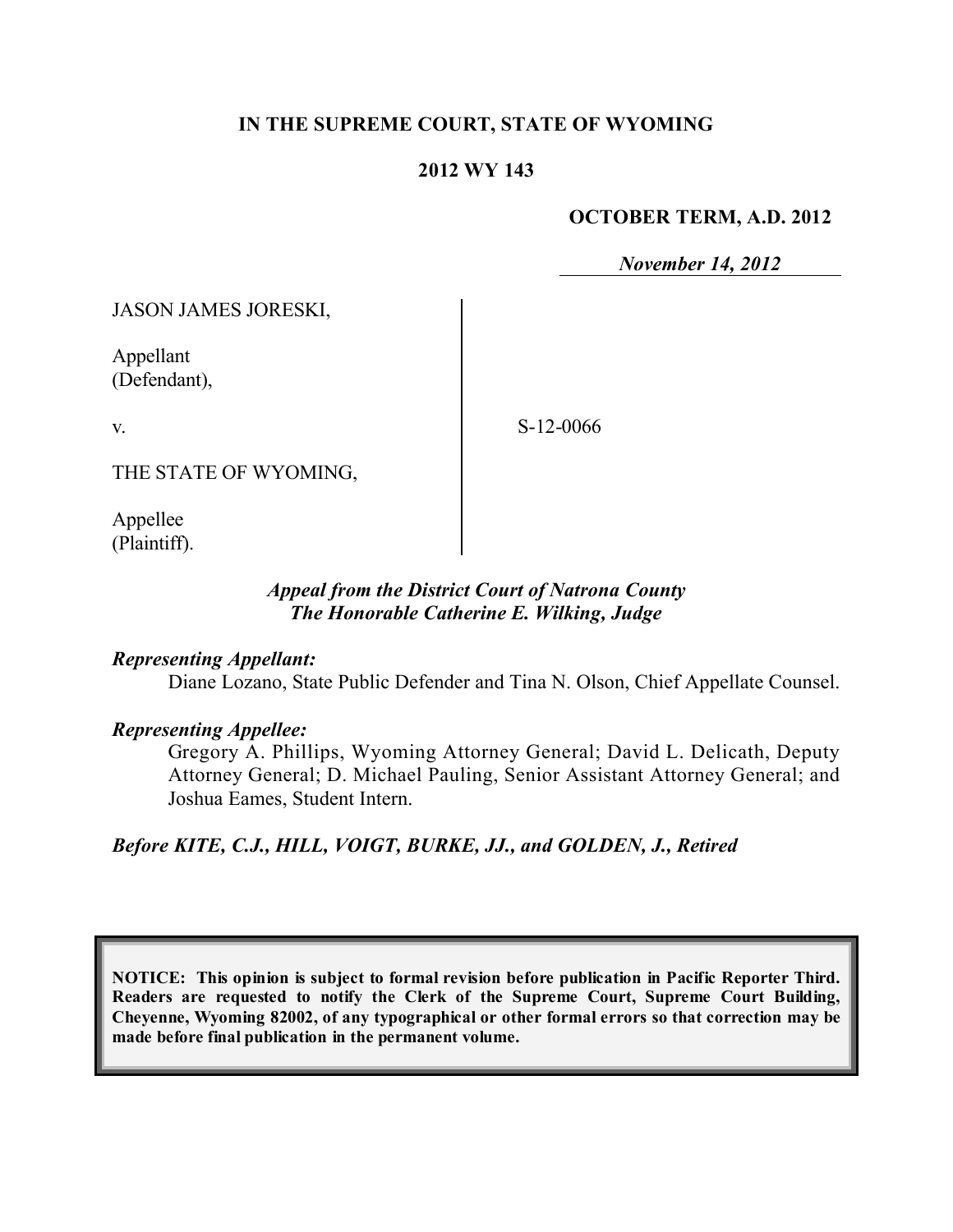# **HILL,** Justice.

[¶1] Jason Joreski entered an *Alford* plea to three counts of first degree sexual abuse of a minor and one count of third degree sexual abuse of a minor. The *Alford* plea allowed Joreski to enter a guilty plea without allocuting or otherwise admitting his participation in the crimes. During Joreski's sentencing hearing, the district court cited to a number of factors that influenced the court's sentencing decision and then commented on Joreski's flippancy and lack of remorse before announcing its decision. Joreski challenges the sentence, contending that the district court violated his constitutional right against self incrimination by using his silence as evidence of a lack of remorse. We affirm.

# **ISSUE**

[¶2] Joreski presents a single issue on appeal:

Did the trial court err in considering [Joreski's] lack of remorse at sentencing, when [Joreski] entered an *Alford* plea, and declined at sentencing to allocute?

# **FACTS**

[¶3] On May 22, 2011, the Mills, Wyoming police department was called to respond to a family dispute. Joreski's fifteen year old daughter, C.J., had run away from home to her grandparents' home. When the police reported to the grandparents' address, the grandparents reported that Joreski had shown up, dragged his daughter from their residence, forced her into his minivan and left the residence. A short time later, Joreski returned his daughter to the grandparents' residence.

[¶4] On May 24, 2011, C.J.'s grandmother reported to a Mills police officer that C.J. had disclosed to her that she had been sexually abused by Joreski. C.J. was thereafter interviewed, and her reported abuse was investigated. On June 8, 2011, Joreski was charged with twenty counts relating to the sexual abuse of his daughter beginning in 2007 and continuing into 2011.

[¶5] On July 28, 2011, Joreski pled not guilty to all counts. On September 9, 2011, following plea negotiations with the State, Joreski changed his plea and entered an *Alford* guilty plea to Counts One, Two, and Four, each of which charged him with first degree sexual abuse of a minor in violation of Wyo. Stat. Ann.  $\S 6$ -2-314(a)(ii), and to Count Three, which charged him with third degree sexual abuse of a minor in violation of Wyo. Stat. Ann. § 6-2-316(a)(iv). In exchange for Joreski's plea, the State dropped the remaining charges and agreed to cap its requested sentence at a maximum of twenty-five years, with Joreski permitted to argue for a shorter sentence.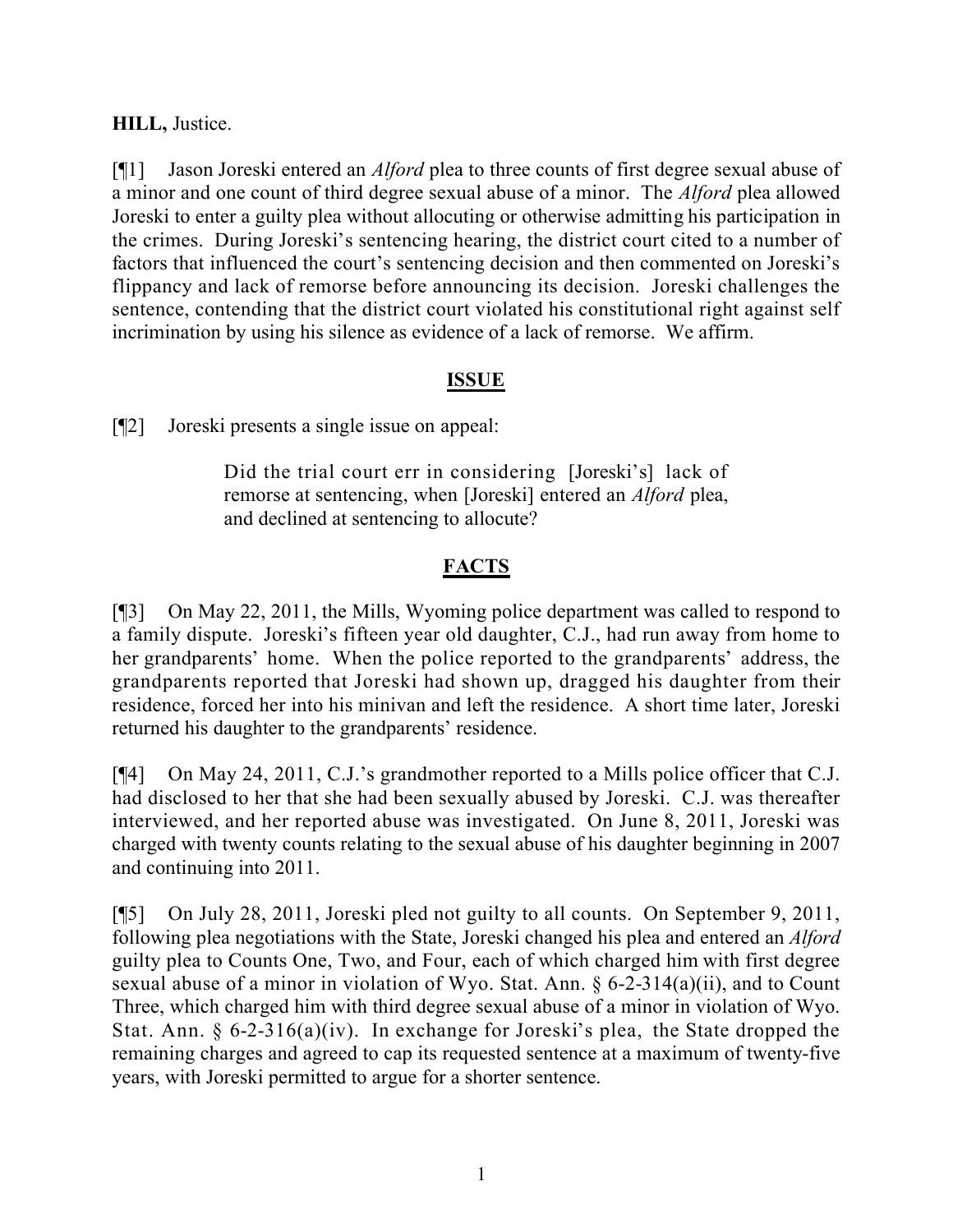[¶6] After the district court advised Joreski of his rights and the consequences of an *Alford* plea, the State set out the factual basis for the plea. Neither Joreski nor his counsel objected to the sufficiency of the State's factual basis, and the district court found the State's factual basis to be "strong evidence of Mr. Joreski's actual guilt to the crimes charged." The district court then accepted Joreski's guilty plea.

[¶7] On December 16, 2011, the district court held a sentencing hearing. Consistent with its plea agreement, the State requested a sentence of twenty to twenty-five years for Counts One, Two, and Four, and a sentence of thirteen to fifteen years for Count Three, all to run concurrently. Counsel for Joreski argued for a sentence of five to ten years for each count, again to run concurrently. Following argument by counsel, the district court gave Joreski an opportunity to speak:

> THE COURT: … Mr. Joreski, you have an opportunity to speak before sentence is pronounced. Is there anything you'd like to say?

> THE DEFENDANT: I don't think so, Your Honor. Just to, just to, to express my, you know, apologies to anybody that this has, you know, affected directly.

> And any time I see them asking, or anything like that, it's not my attention. It's a very foreign land to me, if you will.

> I've never been in anything like this. Juvenile matter when I was 15, 16.

So, -- But, it was nothing like this. So, yeah.

[¶8] After hearing argument from counsel and the comments from Joreski, the district court ruled as follows:

> THE COURT: Like I said, I've reviewed the Presentence Investigation Report and the letters that were filed on behalf of Mr. Joreski, and I have read the Victim Impact Statement that was provided in the PSI by the Victim in this case. It is compelling, to say the very least.

> The nature of these offenses have been designated as some of the most serious crimes in Wyoming by the State Legislature. First-degree sexual abuse of a minor carries with it a maximum potential penalty of not more than 50 years.

> That is a recognition by the State Legislature that, as I said, these are some of the most serious crimes committed against some of the most vulnerable victims in our community.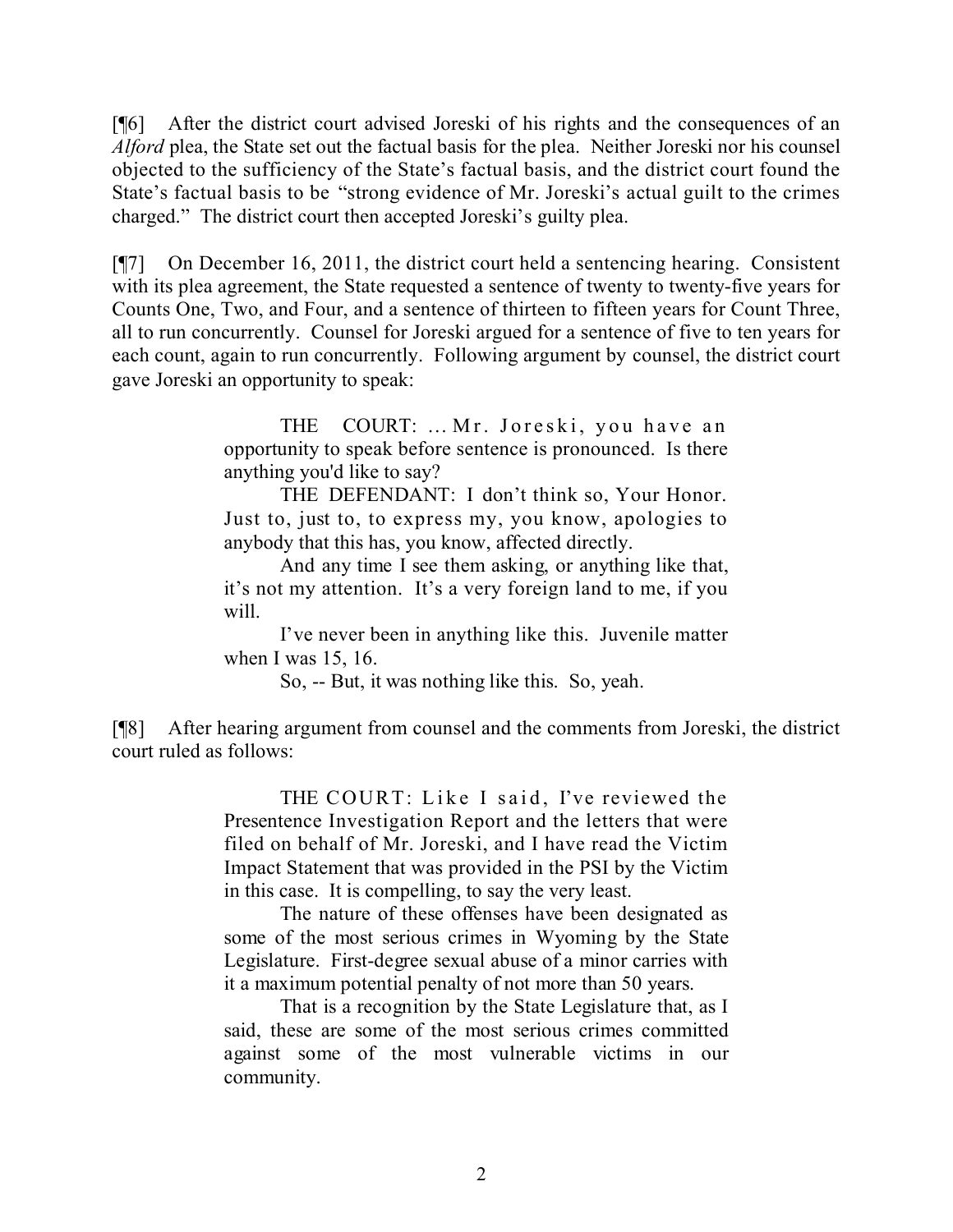Mr. Joreski has pled to three separate Counts of firstdegree sexual abuse of a minor, and a third-degree-sexualabuse-of-a-minor charge. What occurred between Mr. Joreski and the Victim in this case can only be characterized as chronic sexual abuse. Chronic sexual abuse.

The relationship that you had, Mr. Joreski, with your victim is a very special relationship. A father is supposed to protect his child.

A father is supposed to protect his daughter from harm. You've failed in that miserably, Mr. Joreski.

Instead of protecting your daughter, you victimized her over and over and over again for a period of years. You've victimized her in almost every way possible, and you victimized her with unspeakable brutality.

What you did to your child will stay with her for the rest of her life. It has impacted her to a degree that I don't think you recognize, sir.

You have not shown remorse, and, quite frankly, your attitude throughout this entire process has been almost flippant. It is with all of those considerations in mind that for your conviction, sir, on Count 1, I sentence you to 22 to 24 years in the Wyoming State Penitentiary; for Count 2, 22 to 24 years; and Count 4, 22 to 24 years in the State Penitentiary.

For Count 3 I sentence you to 12 to 15 years in the Wyoming State Penitentiary. You should receive credit for one day that you previously served.

[¶9] On January 11, 2012, the district court issued an Order to Correct Sentence, pursuant to a stipulated motion for correction of the sentences for first degree sexual abuse. The order adjusted the sentences from the originally ordered twenty-two to twenty-four years to corrected sentences of twenty-one years, seven months to twentyfour years. On that same date, the court entered the Judgment and Sentence from which Joreski appeals.

## **STANDARD OF REVIEW**

[¶10] We review a challenge to a district court's sentencing decision using the following standard of review:

> We review a district court's sentencing decisions for abuse of discretion. *Roeschlein v. State*, 2007 WY 156, ¶ 17, 168 P.3d 468, 473 (Wyo. 2007). A sentence will not be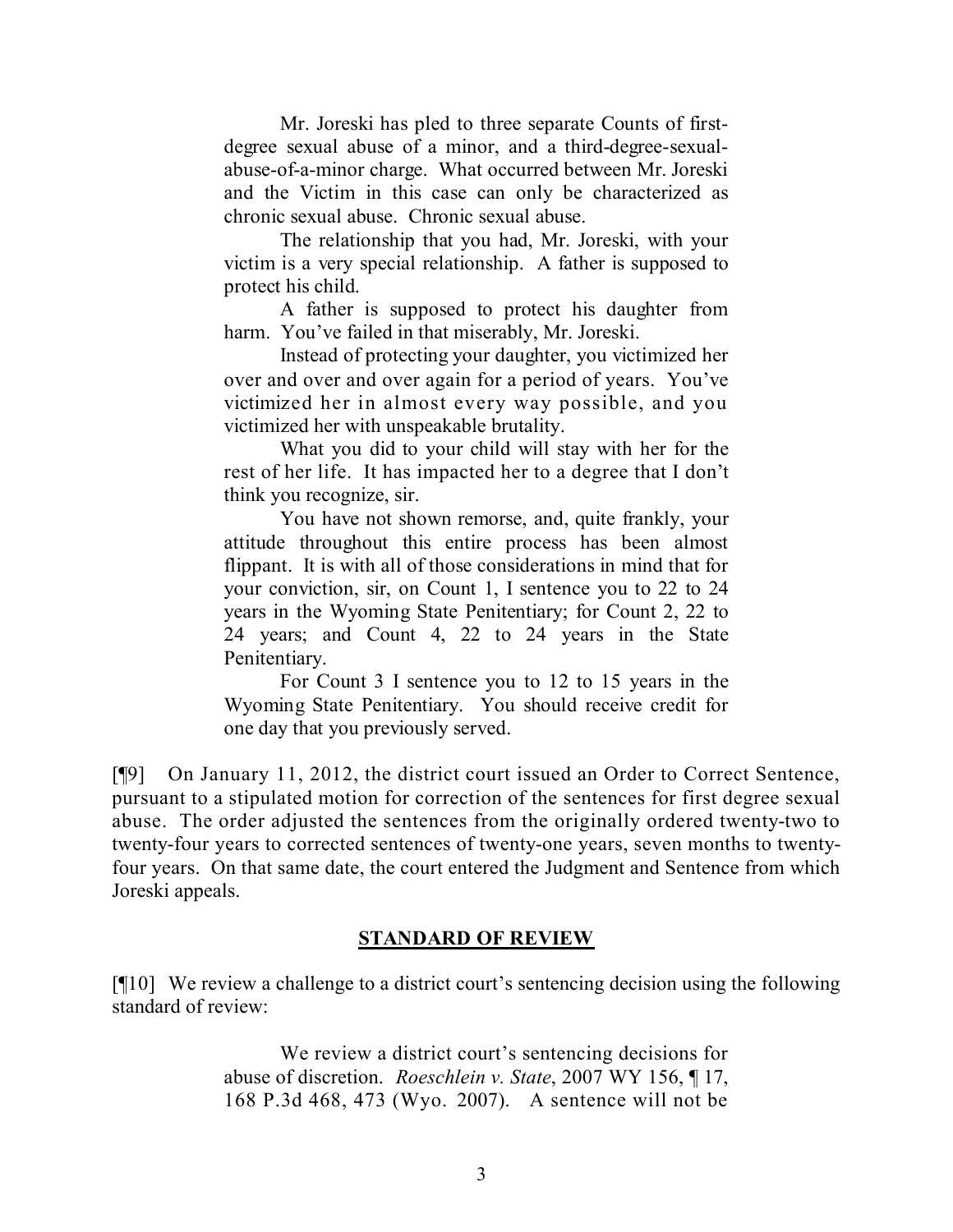disturbed because of sentencing procedures unless the defendant can show an abuse of discretion, procedural conduct prejudicial to him, circumstances which manifest inherent unfairness and injustice, or conduct which offends the public sense of fair play. *Id.* An error warrants reversal only when it is prejudicial and it affects an appellant's substantial rights. *Id.* The party who is appealing bears the burden to establish that an error was prejudicial. *Id.*

*Noller v. State*, 2010 WY 30, ¶ 7, 226 P.3d 867, 869 (Wyo. 2010).

[¶11] Joreski did not lodge an objection during the sentencing hearing and raised his contention of error for the first time on appeal. We therefore use a plain error analysis in reviewing the claimed sentencing error. *See Jones v. State*, 2012 WY 82, ¶ 15, 278 P.3d 729, 733 (Wyo. 2012); *Rathbun v. State*, 2011 WY 116, ¶ 28, 257 P.3d 29, 38 (Wyo. 2011). To show plain error, an appellant "must establish, by reference to the record, a violation of a clear and unequivocal rule of law in a clear and obvious, not merely arguable, way and that the violation adversely affected a substantial right resulting in material prejudice." *Jealous v. State*, 2011 WY 171, ¶ 11, 267 P.3d 1101, 1104 (Wyo. 2011) (citing *Cazier v. State*, 2006 WY 153, ¶ 10, 148 P.3d 23, 28 (Wyo. 2006)). To establish material prejudice, an appellant "must show a reasonable possibility exists that he would have received a more favorable verdict in the absence of the errors." *Jealous*, ¶ 11, 267 P.3d at 1104 (citing *Pendleton v. State*, 2008 WY 36, ¶ 11, 180 P.3d 212, 216 (Wyo. 2008)).

## **DISCUSSION**

[¶12] Joreski asserts that he pled guilty using an *Alford* plea to retain his right to remain silent and against self incrimination.<sup>1</sup> He argues then that the district court violated his constitutional right against self incrimination by using his silence during the sentencing hearing to infer a lack of remorse and by imposing a longer sentence based on that perceived lack of remorse. We find no plain error in the district court's sentencing decision.

[¶13] This Court has recognized that a district court has broad discretion to consider a wide range of factors about the defendant and the crime when imposing sentence. *Noller*, ¶ 13, 226 P.3d at 871 (citing *Thomas v. State*, 2009 WY 92, ¶ 10, 211 P.3d 509, 512 (Wyo. 2009)).

 $\overline{a}$ 

<sup>&</sup>lt;sup>1</sup> An *Alford* plea is "a plea that allows an accused to voluntarily, knowingly, and understandingly consent to the imposition of a prison sentence even if he is unwilling or unable to admit his participation in the acts constituting the crime." *Kurtenbach v. State*, 2008 WY 109, ¶ 7, 192 P.3d 973, 976 (Wyo. 2008) (citing *North Carolina v. Alford*, 400 U.S. 25, 91 S. Ct. 160, 27 L. Ed. 2d 162 (1970)).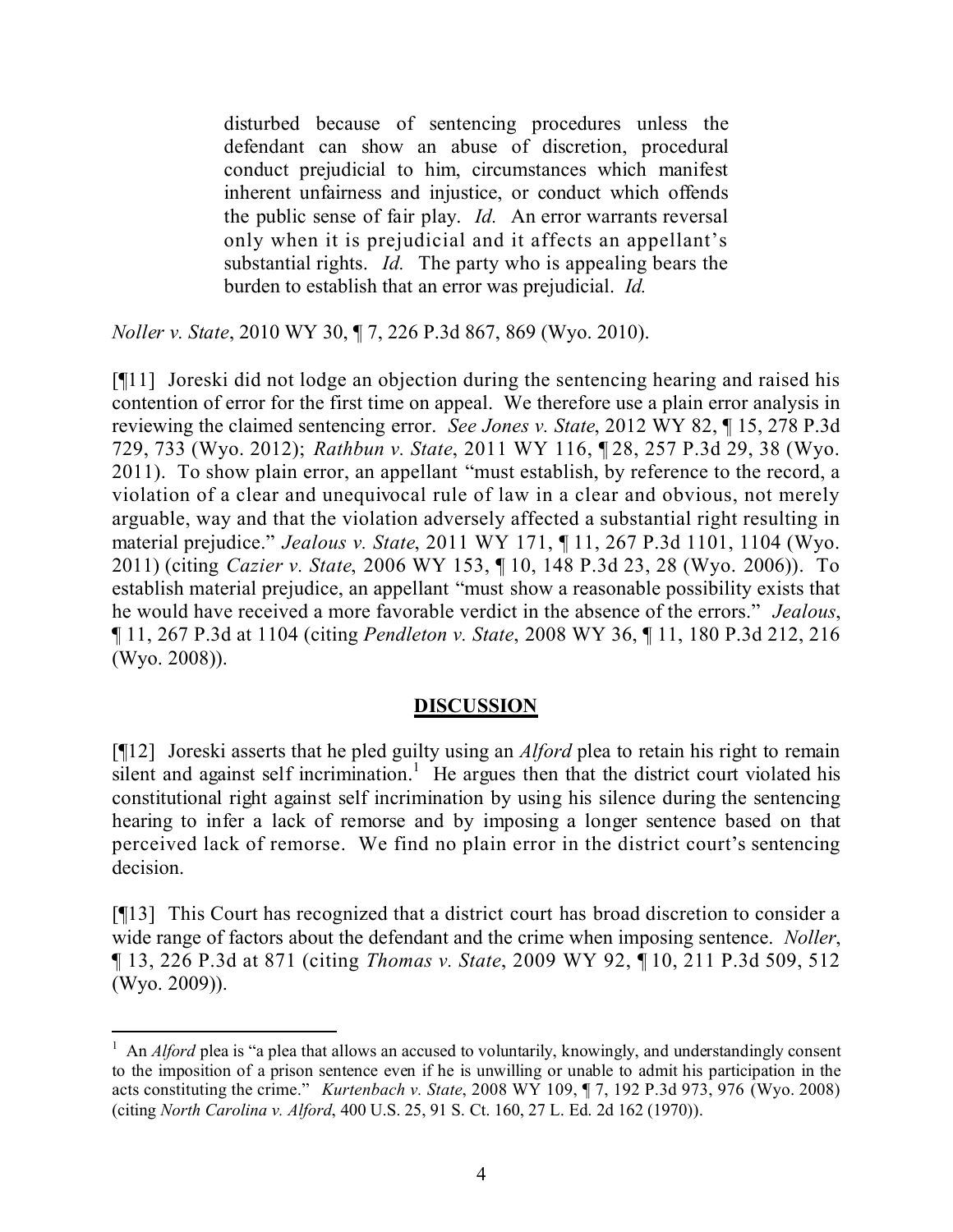They are free, in the exercise of their sentencing discretion, to consider victim impact statements, PSIs and other factors relating to the defendant and his crimes in imposing an appropriate sentence within the statutory range. *Garcia v. State*, 2007 WY 48, ¶ 10, 153 P.3d 941, 944 (Wyo. 2007), citing *Smith v. State*, 2005 WY 113, ¶ 37, 119 P.3d 411, 422 (Wyo. 2005). Trial courts are permitted to consider a defendant's character when exercising their discretion to impose sentence. *Doherty*, ¶ 35, 131 P.3d at 974. In evaluating character, the trial court may consider a broad range of reports and information. *Gorseth v. State*, 2006 WY 109, ¶ 15, 141 P.3d 698, 703 (Wyo. 2006). A defendant's cooperation with authorities and remorse for his actions are appropriate factors to be considered when imposing sentence. *Dodge v. State*, 951 P.2d 383, 386 (Wyo. 1997). sentencing recommendation contained in a PSI is one of the factors that a court may properly consider in determining the appropriate sentence to impose. *Duke v. State*, 2009 WY 74, ¶ 15, 209 P.3d 563, 569 (Wyo. 2009).

*Noller*, ¶ 13, 226 P.3d at 871; *see also Johnson v. State*, 2012 WY 112, ¶ 16, 283 P.3d 1145, 1149 (Wyo. 2012) ("We have previously recognized that a defendant's failure to accept responsibility for her criminal activity is an appropriate factor to consider at sentencing.") (citing *Frederick v. State*, 2007 WY 27, ¶ 27, 151 P.3d 1136, 1145 (Wyo. 2007); *Doherty v. State*, 2006 WY 39, ¶ 35, 131 P.3d 963, 974 (Wyo. 2006)).

[¶14] Our precedent is clear that a defendant's lack of remorse is an appropriate factor for a court to consider at sentencing. The question is whether the district court committed plain error in using lack of remorse as a factor in this case where Joreski entered an *Alford* plea and chose to remain silent on the factual basis for the charges to which he pled guilty.

[¶15] In support of his argument that the district court's remorse finding infringed on his right to remain silent, Joreski cites to *Mitchell v. United States*, 526 U.S. 314, 119 S. Ct. 1307, 143 L. Ed. 2d 424 (1999). In *Mitchell*, the U.S. Supreme Court held that a defendant does not waive his right to remain silent during a sentencing hearing by entering a guilty plea. *Mitchell*, 526 U.S. at 316-317, 119 S. Ct. at 1309. The Court then concluded that holding a defendant's silence against him in determining the facts of the crime, for purposes of sentencing, "imposed an impermissible burden on the exercise of the constitutional right against compelled self-incrimination." *Id*. at 330, 119 S. Ct. at 1316. The Court also stated, however, "Whether silence bears upon the determination of a lack of remorse … is a separate question. It is not before us, and we express no view on it." *Id.* at 330, 119 S. Ct. at 1316. Thus, in *Mitchell* the Supreme Court did not reach the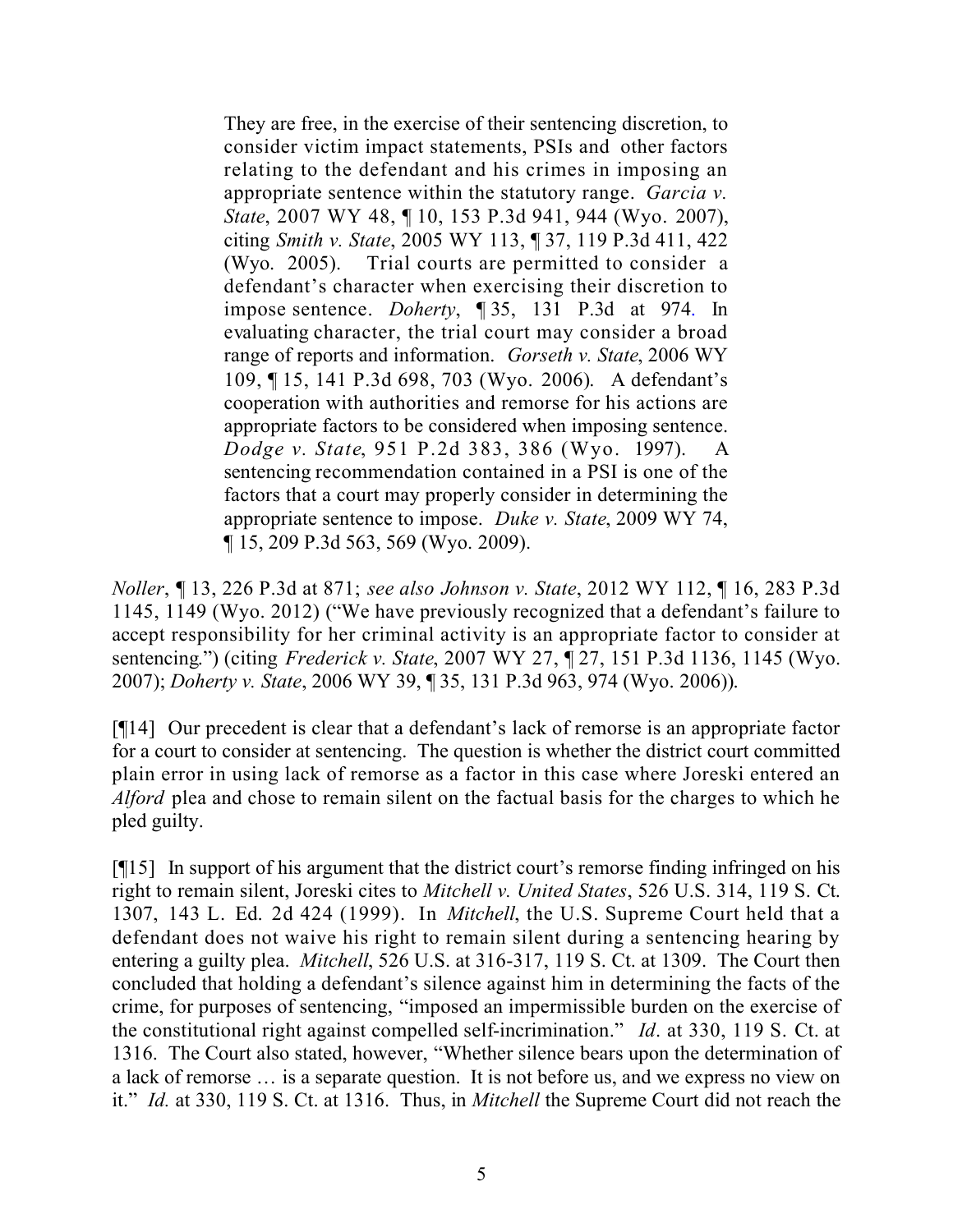question Joreski presents in this appeal, that is, whether inferring a lack of remorse from a defendant's silence during sentencing infringes on that defendant's right against self incrimination.

[¶16] Nor do we need to reach the question in this appeal. Under a plain error analysis, the appellant is required to establish that the record clearly reflects the alleged error. *Jones*, ¶ 15, 278 P.3d at 733. In this case, that means Joreski must establish that the district court found a lack of remorse based solely upon his silence. Joreski cannot meet that burden because, although Joreski entered an *Alford* plea and remained silent as to the factual basis for his guilty plea, he did not maintain that silence during his sentencing. In response to the district court's inquiry during sentencing whether Joreski wished to make a statement, Joreski did not assert his right to remain silent. He instead stated, "I don't think so, Your Honor. Just to, just to, to express my, you know, apologies to anybody that this has, you know, affected directly." Given that his statement to the district court included an apology of sorts, Joreski cannot establish that the district court's determination that Joreski was flippant and lacked remorse was drawn from his silence rather than from his statement.

[¶17] Even if the record did support a finding that the district court inferred a lack of remorse from Joreski's silence, we would nonetheless reject Joreski's claim of plain error. In addition to requiring Joreski to establish that the record clearly reflects the alleged error, the plain error analysis requires that Joreski show that he was materially prejudiced by the court's finding of a lack of remorse. *See Jones*, ¶ 15, 278 P.3d at 733 (third prong of plain error analysis requires a showing that defendant was materially prejudiced by denial of substantial right). Joreski cannot make that required showing.

[¶18] The district court identified a number of factors that it relied upon in reaching its sentencing decision. Those factors included the Victim Impact Statement, which the court described as "compelling, to say the very least." The court also cited the "chronic sexual abuse" Joreski perpetrated upon his daughter; the lifelong scars resulting from the abuse; the "unspeakable brutality" of the sexual abuse; the victim's vulnerability and the fact that the sexual abuse was perpetrated on his own daughter, who Joreski was supposed to protect; and the legislature's decision to allow up to fifty years of imprisonment as reflecting the seriousness of Joreski's crimes. It is simply impossible for us to conclude, based upon this record, that it was Joreski's lack of remorse, rather than the other substantial factors, that motivated the district court to reject Joreski's sentencing recommendation and impose instead a sentence of twenty-two to twenty-four years imprisonment.

# **CONCLUSION**

[¶19] Joreski has not established that the district court inferred a lack of remorse based on his silence, and we therefore do not address the question whether such an inference